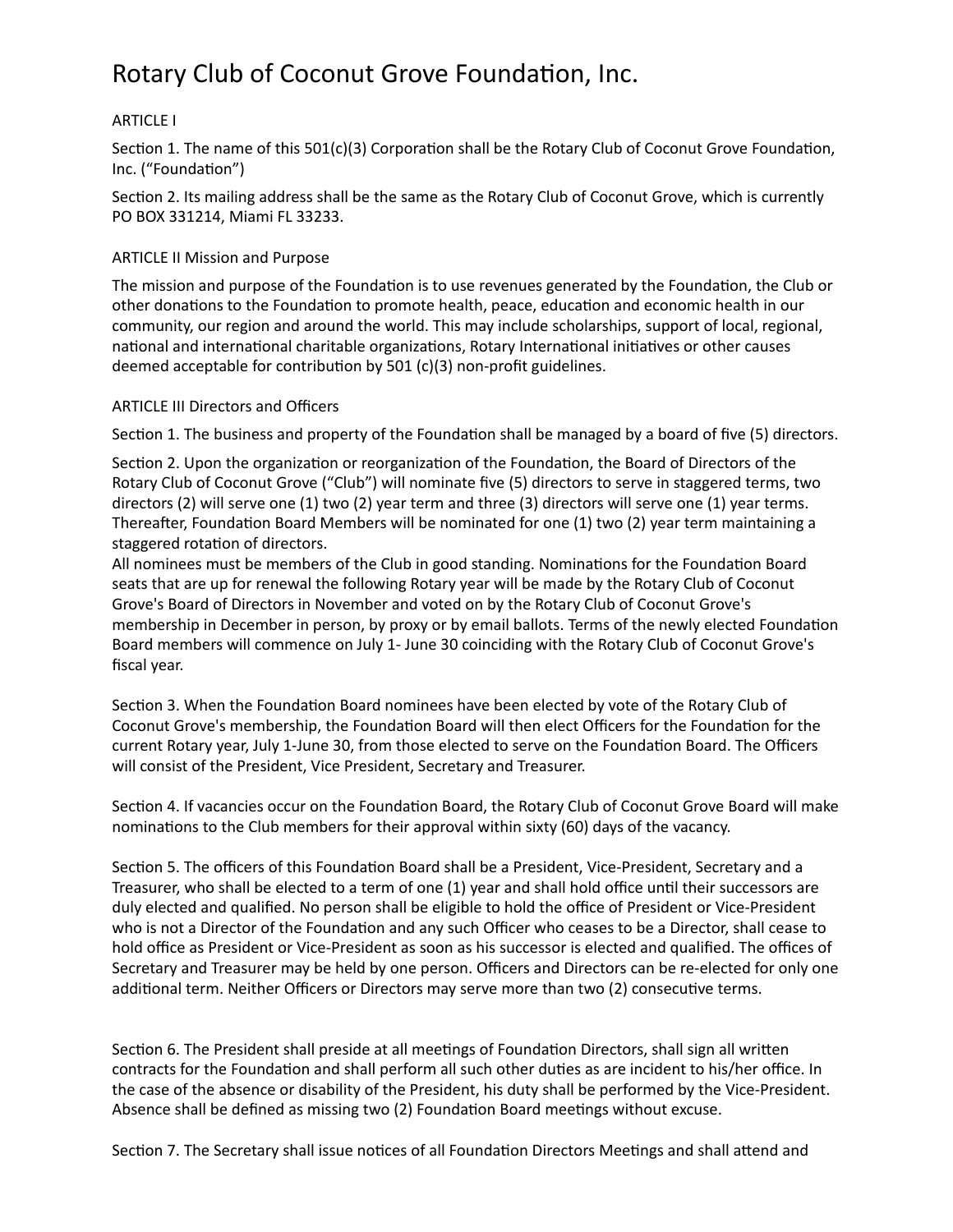keep the minutes of the same, shall have charge of all corporate books, records and papers and shall perform all such other duties as are incident to his/her office.

Section 8. The Treasurer shall have custody of all money and securities of the Foundation and shall make a report of the general financial condition of the Foundation at each Rotary Club of Coconut Grove's Annual Meeting, and at Foundation Board's Annual Meeting or at any such other times as requested, in advance, by the Foundation Board of Directors. A financial report shall be provided quarterly to the Rotary Club of Coconut Grove's Board.

## Article IV Meetings

Section 1. The Foundation Board shall meet quarterly or more often as needed to fulfill the responsibilities of the Foundation. Special meetings can be called by the President or in his absence, the Vice President or by any two members of the Foundation Board.

Section 2. There shall be an Annual Meeting of the Foundation Board prior to the end of the Rotary year, June 30, at which time the Foundation Board will review the income and distributions for the year, make final fiscal year distributions, if any, and prepare an annual report to provide to the Rotary Club of Coconut Grove's Board of Directors.

Section 3. A quorum for the transaction of business at any regular or special meeting of the Foundation Directors shall consist of three (3) Members of the Board.

Section 4. In July of each year, the Foundation Board will meet to elect the Officers for the new Rotary year. Officers may be removed at any time by a two-thirds vote of the full Foundation Board of Directors.

#### ARTICLE V Powers and Responsibilities

Section 1. The Foundation shall have the power to receive and maintain endowments and funds and to administer the same and apply the principal and income thereof, or either the principal or income, exclusively for the purposes expressed in the paragraphs preceding.

Section 2. To take and hold by bequest, devise, gift, purchase or lease, either absolutely or in trust, for any of its purposes, any property, real or personal, without limitation as to amount or value, except such as now or hereafter are prescribed by law.

Section 3. To enter into, make, perform or carry out contracts for any of the purposes herein set forth, without limits as to amount.

Section 4. To do all and everything necessary, suitable and proper for the accomplishment of any of the purposes or the attainment of any of the objects or the furtherance of any of the powers herein before set forth, either alone or in association with other foundations, firms or individuals, and to do every other act or acts, thing or things, incidental or appurtenant to or growing out of or connected with the aforesaid objects or purposes or any part or parts thereof, provided the same be not inconsistent with the laws under which this Foundation is organized.

## **ARTICLE VI Compliance**

Section1. The Foundation shall comply with all provisions of the Internal Revenue Code necessary to constitute a Foundation as a tax-exempt organization under the Internal Revenue Code and to qualify all gifts to the Foundation as deductible contributions by the donor and will comply with all State of Florida requirements.